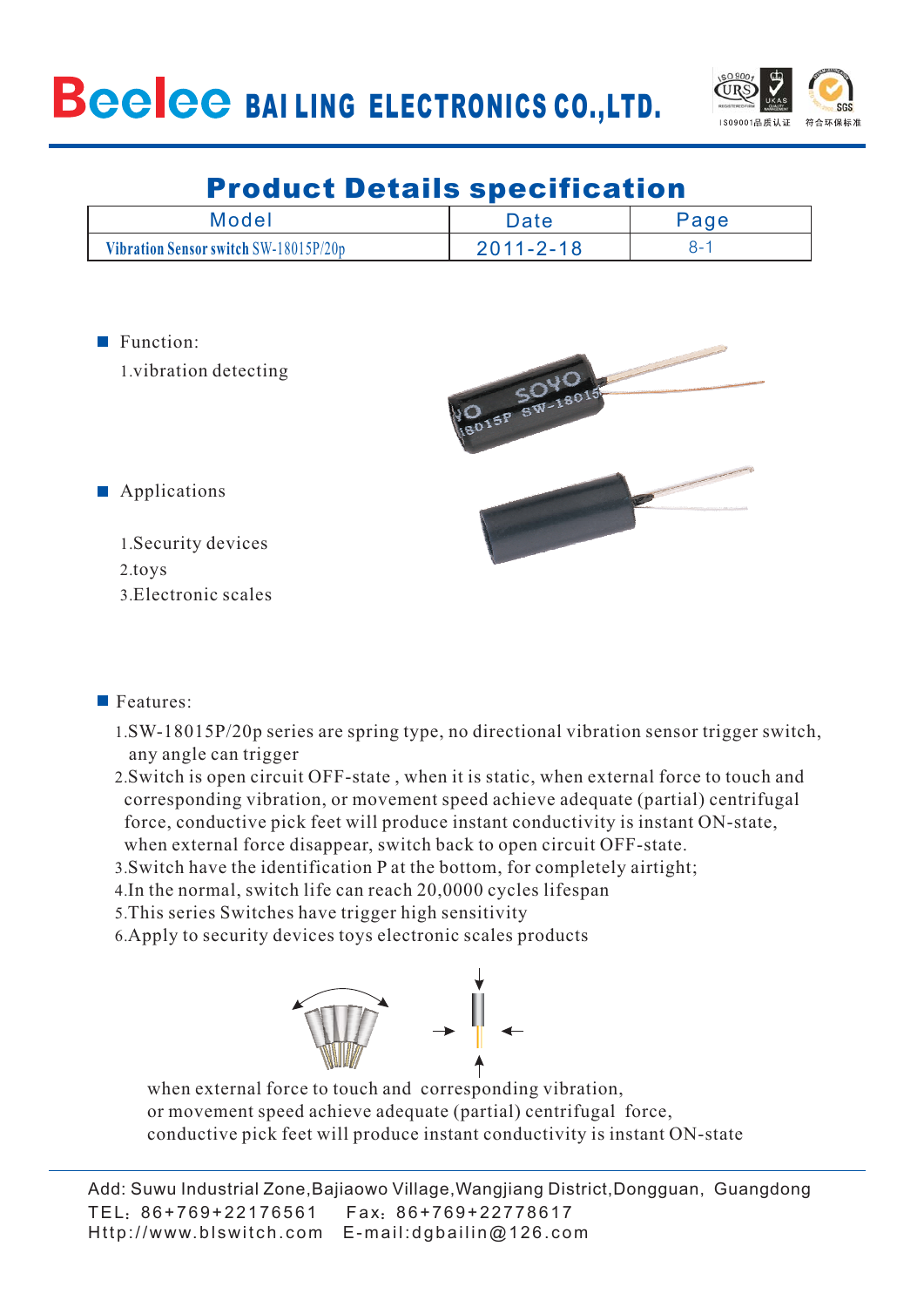

# Product Details specification

| Model                                 | Date            | $\mathsf{Page}$ |  |  |
|---------------------------------------|-----------------|-----------------|--|--|
| Vibration Sensor switch SW-18015P/20p | $2011 - 2 - 18$ | $8 - 2$         |  |  |

#### $\blacksquare$  Electrical characteristics:

|   | Voltage:           | $\leq12V$  |
|---|--------------------|------------|
| ⌒ | Current:           | $<$ 50mA   |
| 3 | Conductive time:   | 2ms        |
|   | Closed resistance: | $<$ 30 ohm |
| 5 | Open resistance:   | $>10M$ ohm |

#### **Mechanical characteristics:**

|                | Temperature range:      | Storage: -40°C to 85°CC, Operating: -25°CC to 85°C |
|----------------|-------------------------|----------------------------------------------------|
|                | Pull force of terminal: | 500gf for 1 minute                                 |
|                | Humidity:               | $95\%$ RH, 40°C for 96 hours                       |
| $\overline{4}$ | Operating lifespan:     | above 50000 hours                                  |

#### Bill of material:

|   | Housing:              | ABS777D                  |
|---|-----------------------|--------------------------|
|   | Guide pin:            | Brass pin, gold-plated   |
|   | Spring:               | / Phosphorus copper wire |
|   | Sealing glue:         | Epoxy resin              |
| 5 | Heat shrinkable tube: | PET, black/gray          |

#### ■ Welding characteristics

Solder tin, tin content 100% Welding Temperature:  $280^{\circ}\text{C} \pm 10$ Welding time: 2-2.5 seconds Do not use strong acid alkali flux



**Packaging:** 

500PCS/bag (PVC Plastic)

TEL: 86+769+22176561 Fax: 86+769+22778617 Http://www.blswitch.com E-mail:dgbailin@126.com Add: Suwu Industrial Zone,Bajiaowo Village,Wangjiang District,Dongguan, Guangdong